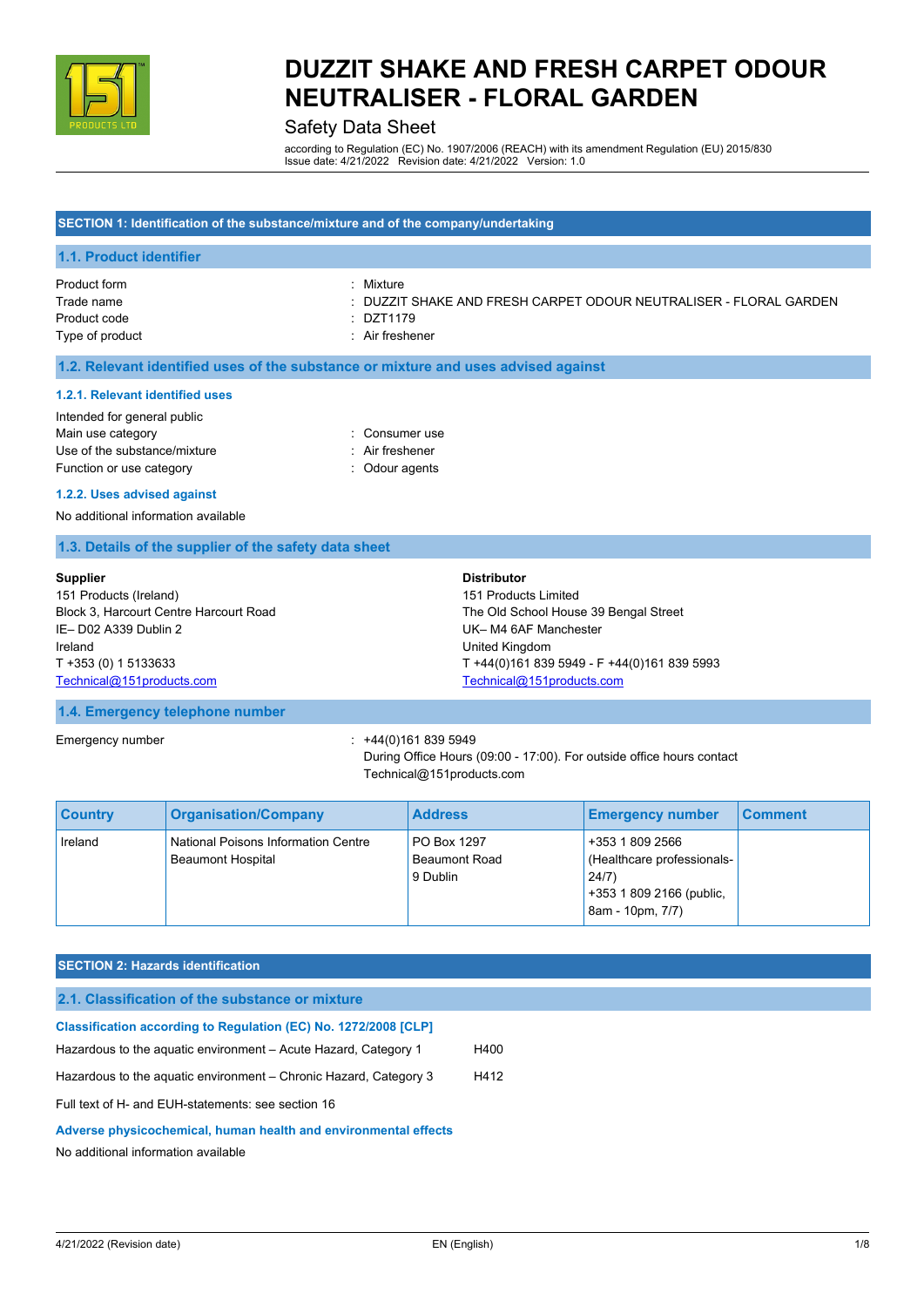# Safety Data Sheet

according to Regulation (EC) No. 1907/2006 (REACH) with its amendment Regulation (EU) 2015/830

# **2.2. Label elements**

| Labelling according to Regulation (EC) No. 1272/2008 [CLP]                     |                                                                                                                                                                                                                                                                                                                                                                                                                                                                                                     |  |  |  |
|--------------------------------------------------------------------------------|-----------------------------------------------------------------------------------------------------------------------------------------------------------------------------------------------------------------------------------------------------------------------------------------------------------------------------------------------------------------------------------------------------------------------------------------------------------------------------------------------------|--|--|--|
| Hazard pictograms (CLP)                                                        |                                                                                                                                                                                                                                                                                                                                                                                                                                                                                                     |  |  |  |
| Signal word (CLP)<br>Hazard statements (CLP)<br>Precautionary statements (CLP) | GHS09<br>: Warning<br>: H410 - Very toxic to aquatic life with long lasting effects.<br>: P102 - Keep out of reach of children.<br>P103 - Read label before use<br>P264 - Wash hands thoroughly after handling.<br>P333+P313 - If skin irritation or rash occurs: Get medical advice/attention.<br>P101 - If medical advice is needed, have product container or label at hand.<br>P501 - Dispose of contents/container to local authority regulations.<br>P273 - Avoid release to the environment. |  |  |  |
| EUH-statements                                                                 | : EUH208 - Contains TETRAMETHYL ACETYLOCTAHYDRONAPHTHALE(54464-57-2).<br>May produce an allergic reaction.                                                                                                                                                                                                                                                                                                                                                                                          |  |  |  |

## **2.3. Other hazards**

Contains no PBT/vPvB substances ≥ 0.1% assessed in accordance with REACH Annex XIII

## **SECTION 3: Composition/information on ingredients**

## **3.1. Substances**

### Not applicable

#### **3.2. Mixtures**

| <b>Name</b>                                                        | <b>Product identifier</b>                                             | $\frac{9}{6}$ | <b>Classification according to</b><br><b>Regulation (EC) No. 1272/2008</b><br>[CLP] |
|--------------------------------------------------------------------|-----------------------------------------------------------------------|---------------|-------------------------------------------------------------------------------------|
| CALCIUM (II) CARBONATE                                             | CAS-No.: 471-34-1<br>EC-No.: 207-439-9                                | $25 - 50$     | Aquatic Acute 1, H400<br>Aquatic Chronic 1, H410                                    |
| SODIUM CARBONATE                                                   | CAS-No.: 497-19-8<br>EC-No.: 207-838-8                                | $5 - 10$      | Eye Irrit. 2, H319                                                                  |
| 1,3,4,6,7,8-HEXAHYDRO-4,6,6,7,8,8-<br>HEXAMETHYLINDENO[5,6-C]PYRAN | CAS-No.: 1222-05-5<br>EC-No.: 214-946-9<br>EC Index-No.: 603-212-00-7 | < 1           | Aquatic Acute 1, H400<br>Aquatic Chronic 1, H410                                    |
| TETRAMETHYL ACETYLOCTAHYDRONAPHTHALE                               | CAS-No.: 54464-57-2<br>EC-No.: 259-174-3                              | < 1           | Skin Irrit. 2, H315<br><b>Skin Sens. 1, H317</b><br>Aquatic Chronic 1, H410         |

Full text of H- and EUH-statements: see section 16

## **SECTION 4: First aid measures**

**4.1. Description of first aid measures**

No additional information available

# **4.2. Most important symptoms and effects, both acute and delayed**

No additional information available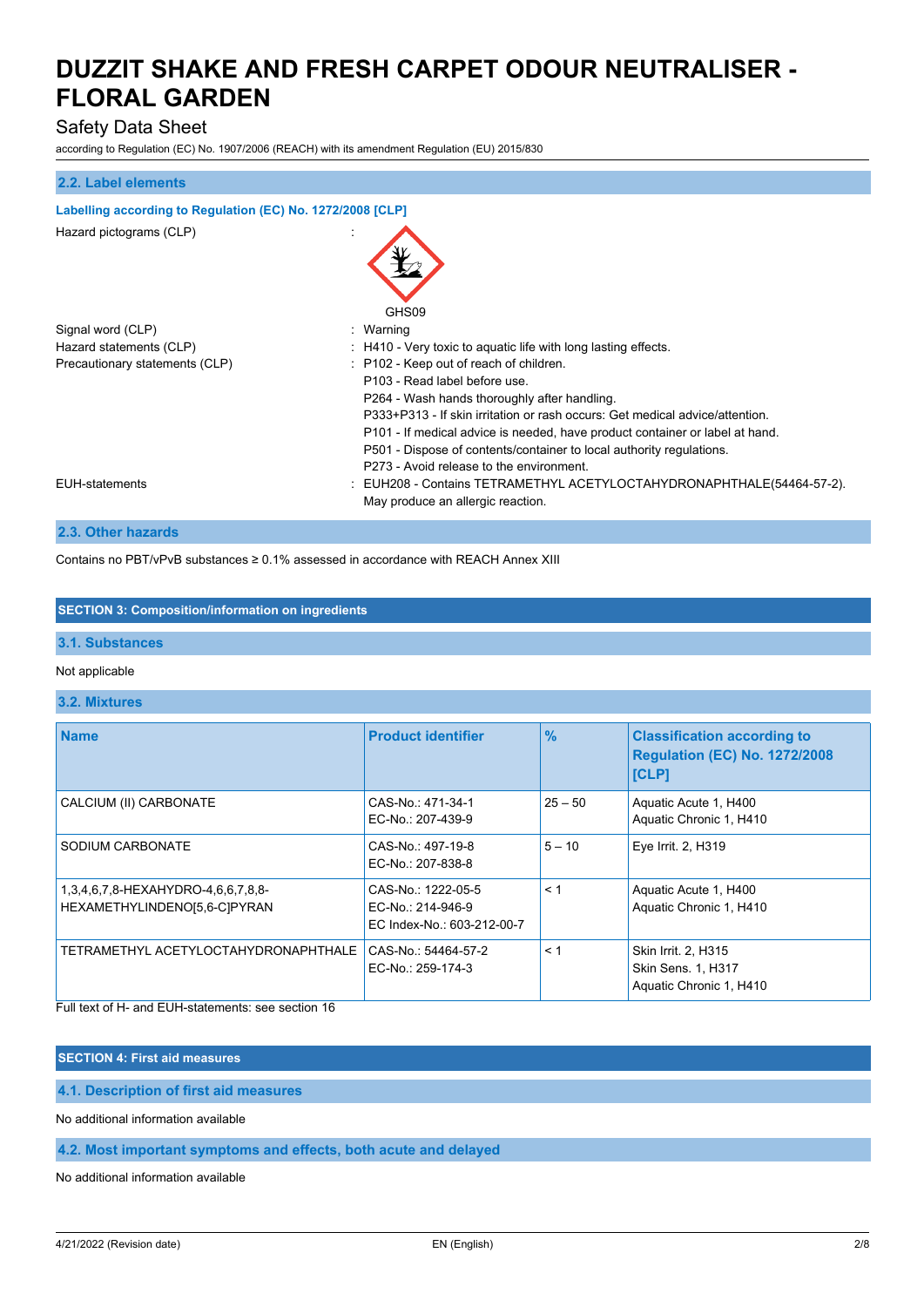# Safety Data Sheet

according to Regulation (EC) No. 1907/2006 (REACH) with its amendment Regulation (EU) 2015/830

### **4.3. Indication of any immediate medical attention and special treatment needed**

No additional information available

#### **SECTION 5: Firefighting measures**

**5.1. Extinguishing media**

No additional information available

**5.2. Special hazards arising from the substance or mixture**

No additional information available

**5.3. Advice for firefighters**

No additional information available

## **SECTION 6: Accidental release measures**

**6.1. Personal precautions, protective equipment and emergency procedures**

#### **6.1.1. For non-emergency personnel**

No additional information available

#### **6.1.2. For emergency responders**

No additional information available

**6.2. Environmental precautions**

No additional information available

**6.3. Methods and material for containment and cleaning up**

No additional information available

**6.4. Reference to other sections**

No additional information available

## **SECTION 7: Handling and storage**

**7.1. Precautions for safe handling**

No additional information available

**7.2. Conditions for safe storage, including any incompatibilities**

No additional information available

**7.3. Specific end use(s)**

No additional information available

## **SECTION 8: Exposure controls/personal protection**

#### **8.1. Control parameters**

**8.1.1 National occupational exposure and biological limit values**

No additional information available

#### **8.1.2. Recommended monitoring procedures**

No additional information available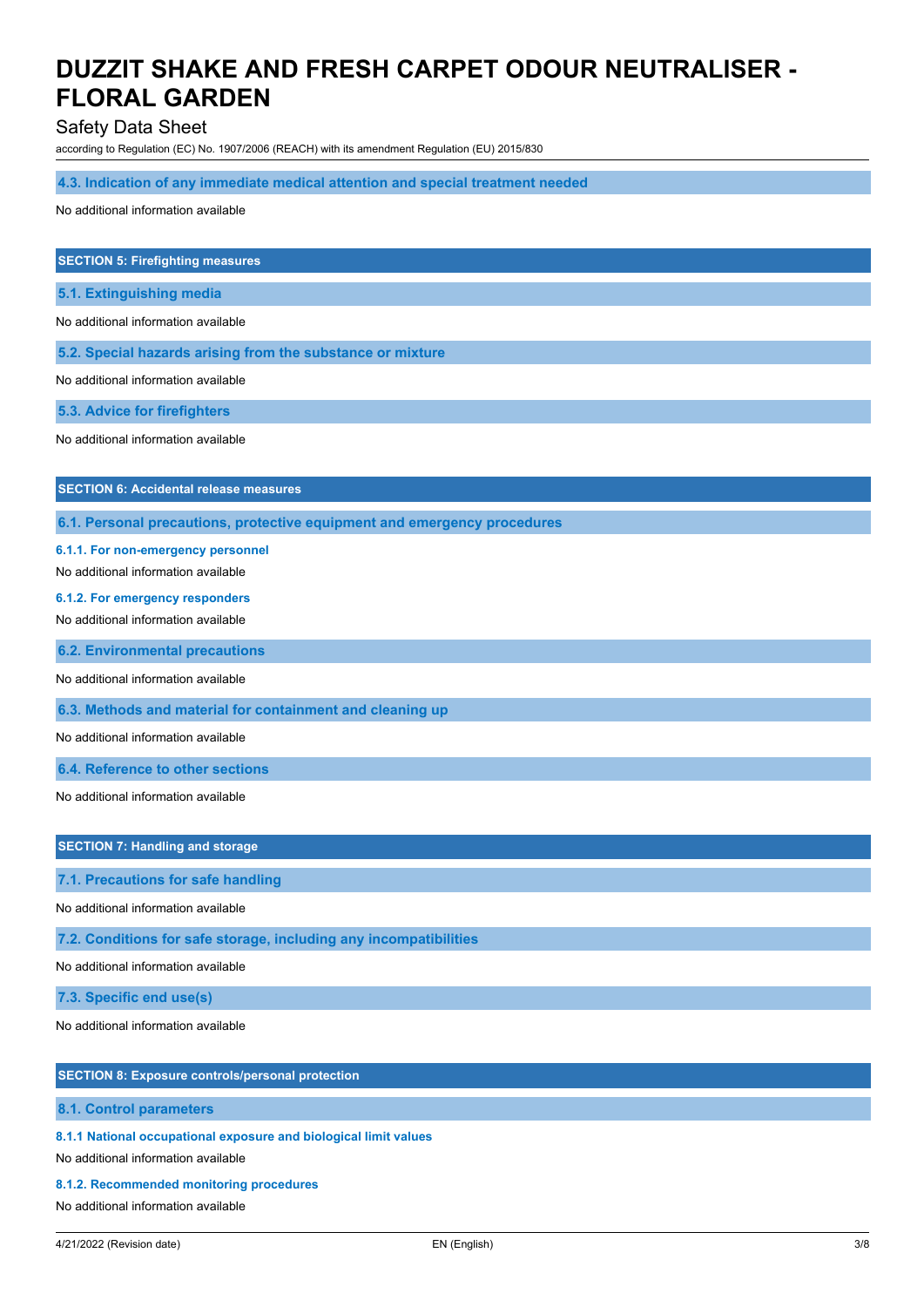# Safety Data Sheet

according to Regulation (EC) No. 1907/2006 (REACH) with its amendment Regulation (EU) 2015/830

#### **8.1.3. Air contaminants formed**

No additional information available

#### **8.1.4. DNEL and PNEC**

No additional information available

#### **8.1.5. Control banding**

No additional information available

### **8.2. Exposure controls**

### **8.2.1. Appropriate engineering controls**

No additional information available

#### **8.2.2. Personal protection equipment**

No additional information available

#### **8.2.3. Environmental exposure controls**

No additional information available

## **SECTION 9: Physical and chemical properties**

### **9.1. Information on basic physical and chemical properties**

| Physical state                                  | Solid                 |
|-------------------------------------------------|-----------------------|
| Colour                                          | white.                |
| Odour                                           | Characteristic odour  |
| Odour threshold                                 | No data available     |
| рH                                              | $9.4(1\% \text{ aq})$ |
| Relative evaporation rate (butylacetate=1)      | No data available     |
| Melting point                                   | No data available     |
| Freezing point                                  | No data available     |
| Boiling point                                   | No data available     |
| Flash point                                     | No data available     |
| Auto-ignition temperature                       | No data available     |
| Decomposition temperature                       | No data available     |
| Flammability (solid, gas)                       | No data available     |
| Vapour pressure                                 | No data available     |
| Relative vapour density at 20 °C                | No data available     |
| Relative density                                | $0.9 - 1.1$ g/cm3     |
| Solubility                                      | No data available     |
| Partition coefficient n-octanol/water (Log Pow) | No data available     |
| Viscosity, kinematic                            | No data available     |
| Viscosity, dynamic                              | No data available     |
| <b>Explosive properties</b>                     | No data available     |
| Oxidising properties                            | No data available     |
| <b>Explosive limits</b>                         | No data available     |

## **9.2. Other information**

No additional information available

# **SECTION 10: Stability and reactivity 10.1. Reactivity** No additional information available **10.2. Chemical stability**

No additional information available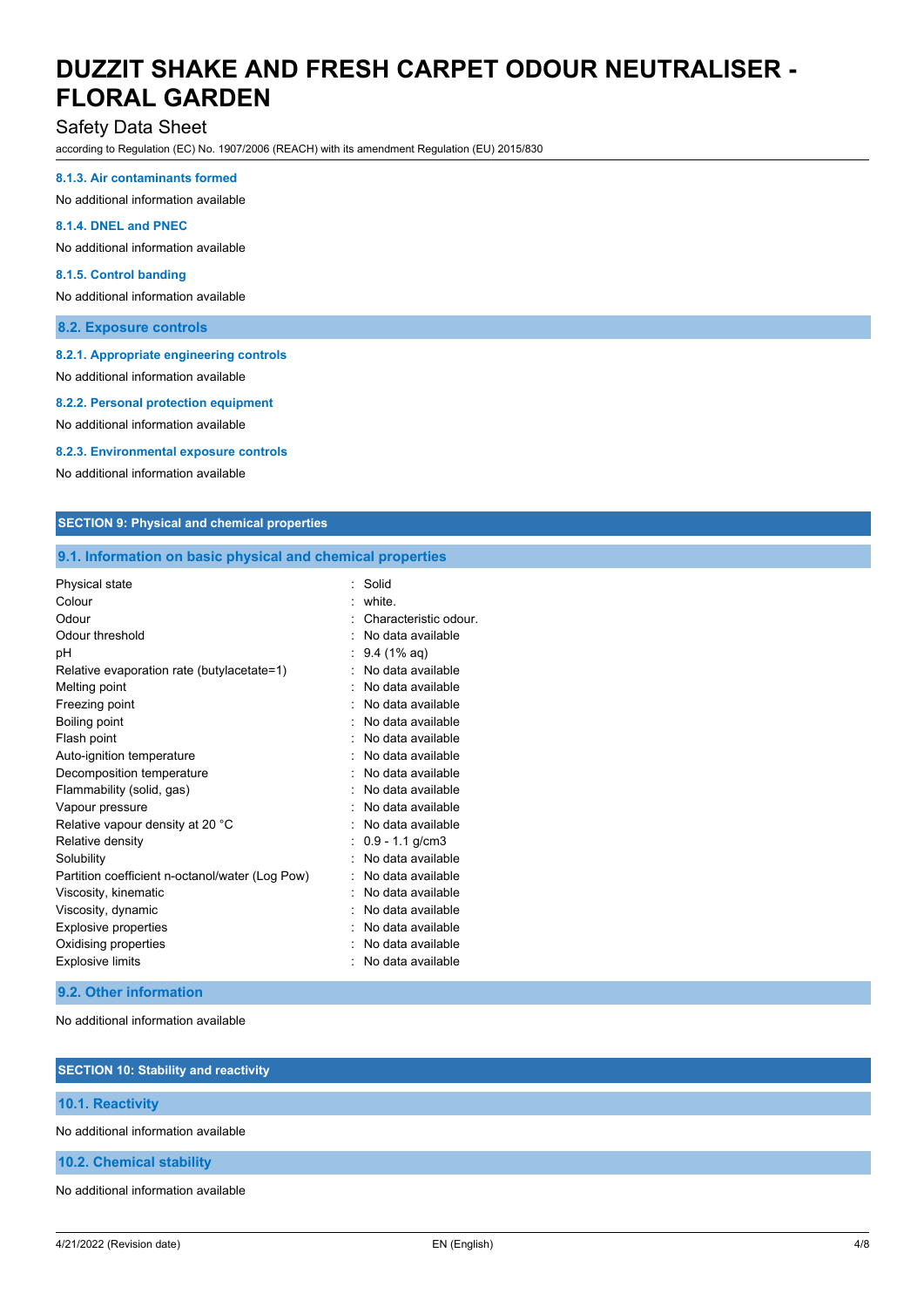# Safety Data Sheet

according to Regulation (EC) No. 1907/2006 (REACH) with its amendment Regulation (EU) 2015/830

| 10.3. Possibility of hazardous reactions |
|------------------------------------------|
| No additional information available      |
| 10.4. Conditions to avoid                |
| No additional information available      |
| 10.5. Incompatible materials             |
| No additional information available      |
| 10.6. Hazardous decomposition products   |

No additional information available

| <b>SECTION 11: Toxicological information</b>                                                                         |                                                    |  |
|----------------------------------------------------------------------------------------------------------------------|----------------------------------------------------|--|
| 11.1 Information on toxicological effects                                                                            |                                                    |  |
| Acute toxicity (oral)<br>Acute toxicity (dermal)<br>Acute toxicity (inhalation)<br>CALCIUM (II) CARBONATE (471-34-1) | Not classified<br>Not classified<br>Not classified |  |
| LD50 oral rat                                                                                                        | 6450 mg/kg                                         |  |
| LD50 dermal rat                                                                                                      | > 2000 mg/kg                                       |  |
| <b>SODIUM CARBONATE (497-19-8)</b>                                                                                   |                                                    |  |
| LD50 oral rat                                                                                                        | 2800 mg/kg                                         |  |
| LD50 dermal                                                                                                          | > 2000 mg/kg                                       |  |
| Skin corrosion/irritation                                                                                            | Not classified<br>pH: 9.4 (1% aq)                  |  |
| Serious eye damage/irritation                                                                                        | Not classified<br>pH: 9.4 (1% aq)                  |  |
| Respiratory or skin sensitisation                                                                                    | Not classified                                     |  |
| Germ cell mutagenicity                                                                                               | Not classified                                     |  |
| Carcinogenicity                                                                                                      | Not classified                                     |  |
| Reproductive toxicity                                                                                                | Not classified                                     |  |
| STOT-single exposure                                                                                                 | Not classified                                     |  |
| STOT-repeated exposure                                                                                               | Not classified                                     |  |
| Aspiration hazard                                                                                                    | Not classified                                     |  |

## **SECTION 12: Ecological information**

**12.1. Toxicity**

| Hazardous to the aquatic environment, short-term<br>(acute)  | Very toxic to aquatic life.                          |
|--------------------------------------------------------------|------------------------------------------------------|
| Hazardous to the aquatic environment, long-term<br>(chronic) | : Harmful to aquatic life with long lasting effects. |
| Not rapidly degradable                                       |                                                      |
| CALCIUM (II) CARBONATE (471-34-1)                            |                                                      |
| LC50 - Fish [1]                                              | $> 100$ mg/l                                         |
| EC50 - Other aquatic organisms [1]                           | $0.65$ mg/l                                          |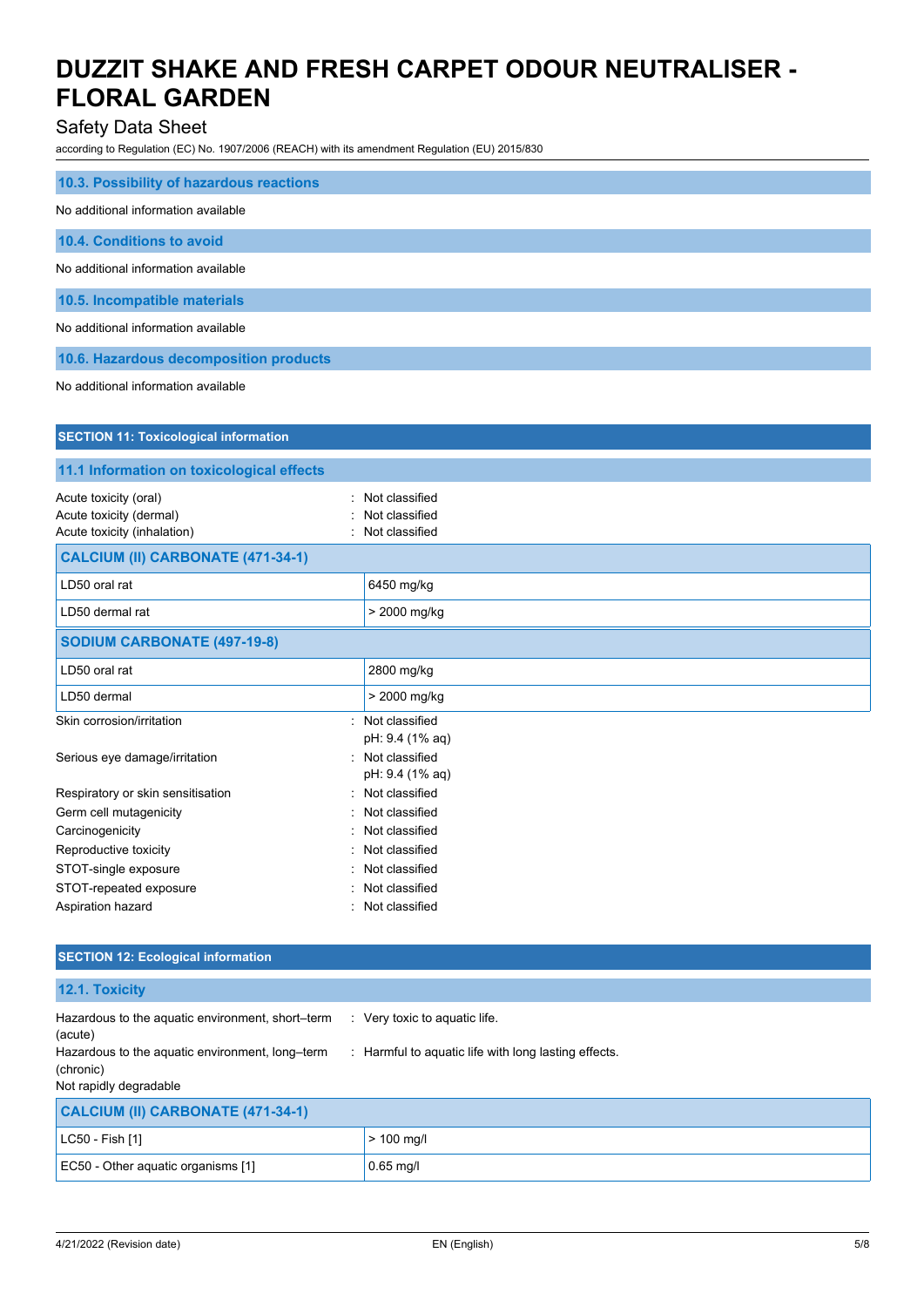# Safety Data Sheet

according to Regulation (EC) No. 1907/2006 (REACH) with its amendment Regulation (EU) 2015/830

| <b>SODIUM CARBONATE (497-19-8)</b>         |          |  |
|--------------------------------------------|----------|--|
| LC50 - Fish [1]                            | 300 mg/l |  |
| EC50 - Other aquatic organisms [1]         | 200 mg/l |  |
| 12.2. Persistence and degradability        |          |  |
| No additional information available        |          |  |
| 12.3. Bioaccumulative potential            |          |  |
| No additional information available        |          |  |
| 12.4. Mobility in soil                     |          |  |
| No additional information available        |          |  |
| 12.5. Results of PBT and vPvB assessment   |          |  |
| No additional information available        |          |  |
| 12.6. Other adverse effects                |          |  |
| No additional information available        |          |  |
| <b>SECTION 13: Disposal considerations</b> |          |  |
| 13.1. Waste treatment methods              |          |  |

No additional information available

# **SECTION 14: Transport information**

| In accordance with ADR / IMDG / IATA / ADN / RID |                |                |                |                |
|--------------------------------------------------|----------------|----------------|----------------|----------------|
| <b>ADR</b>                                       | <b>IMDG</b>    | <b>IATA</b>    | <b>ADN</b>     | <b>RID</b>     |
| 14.1. UN number                                  |                |                |                |                |
| $UN -$                                           | Not applicable | Not applicable | Not applicable | Not applicable |
| 14.2. UN proper shipping name                    |                |                |                |                |
| Not applicable                                   | Not applicable | Not applicable | Not applicable | Not applicable |
| 14.3. Transport hazard class(es)                 |                |                |                |                |
| Not applicable                                   | Not applicable | Not applicable | Not applicable | Not applicable |
|                                                  | Not applicable | Not applicable | Not applicable | Not applicable |
| 14.4. Packing group                              |                |                |                |                |
| Not applicable                                   | Not applicable | Not applicable | Not applicable | Not applicable |
| <b>14.5. Environmental hazards</b>               |                |                |                |                |
| Dangerous for the<br>environment: Yes            | Not applicable | Not applicable | Not applicable | Not applicable |
| No supplementary information available           |                |                |                |                |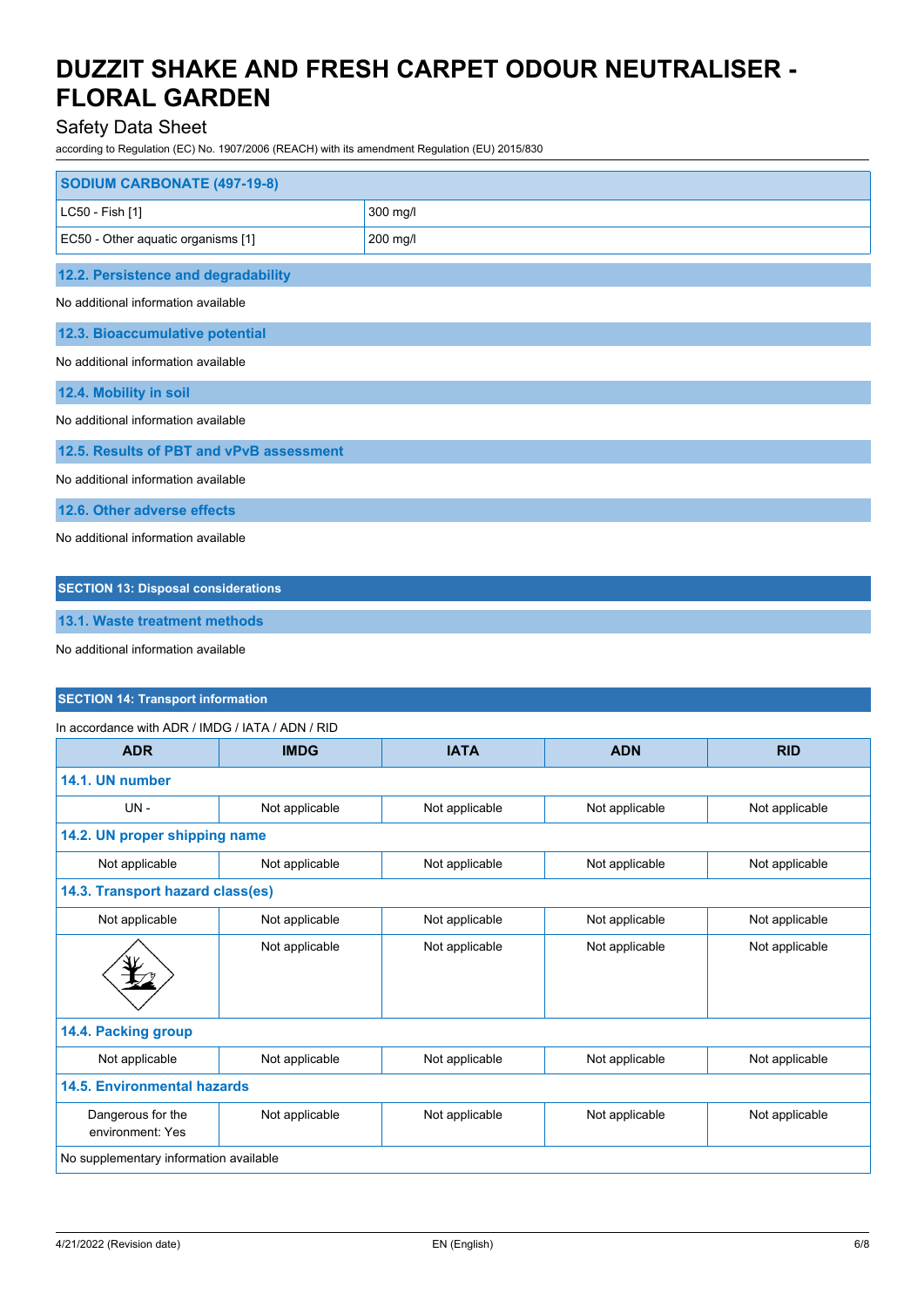# Safety Data Sheet

according to Regulation (EC) No. 1907/2006 (REACH) with its amendment Regulation (EU) 2015/830

#### **14.6. Special precautions for user**

**Overland transport** No data available

**Transport by sea**

Not applicable

**Air transport** Not applicable

**Inland waterway transport** Not applicable

#### **Rail transport**

Not applicable

**14.7. Transport in bulk according to Annex II of Marpol and the IBC Code**

Not applicable

#### **SECTION 15: Regulatory information**

#### **15.1. Safety, health and environmental regulations/legislation specific for the substance or mixture**

#### **15.1.1. EU-Regulations**

Contains no REACH substances with Annex XVII restrictions

Contains no substance on the REACH candidate list

Contains no REACH Annex XIV substances

Contains no substance subject to Regulation (EU) No 649/2012 of the European Parliament and of the Council of 4 July 2012 concerning the export and import of hazardous chemicals.

Contains no substance subject to Regulation (EU) No 2019/1021 of the European Parliament and of the Council of 20 June 2019 on persistent organic pollutants

Contains no substance subject to REGULATION (EU) No 1005/2009 OF THE EUROPEAN PARLIAMENT AND OF THE COUNCIL of 16 September 2009 on substances that deplete the ozone layer.

Contains no substance subject to Regulation (EU) 2019/1148 of the European Parliament and of the Council of 20 June 2019 on the marketing and use of explosives precursors.

Contains no substance subject to Regulation (EC) 273/2004 of the European Parliament and of the Council of 11 February 2004 on the manufacture and the placing on market of certain substances used in the illicit manufacture of narcotic drugs and psychotropic substances.

#### **15.1.2. National regulations**

**Germany**

| : Observe restrictions according Act on the Protection of Working Mothers (MuSchG)<br>Observe restrictions according Act on the Protection of Young People in Employment<br>(JArbSchG) |
|----------------------------------------------------------------------------------------------------------------------------------------------------------------------------------------|
| : WGK 1, Slightly hazardous to water (Classification according to AwSV, Annex 1)                                                                                                       |
| : Is not subject of the Hazardous Incident Ordinance $(12. \text{ BimschV})$                                                                                                           |
|                                                                                                                                                                                        |
| : None of the components are listed                                                                                                                                                    |
| : None of the components are listed                                                                                                                                                    |
| : None of the components are listed                                                                                                                                                    |
| : None of the components are listed                                                                                                                                                    |
|                                                                                                                                                                                        |
| : None of the components are listed                                                                                                                                                    |
|                                                                                                                                                                                        |
| : Pregnant/breastfeeding women working with the product must not be in direct contact with<br>the product                                                                              |
|                                                                                                                                                                                        |
| $:$ LK 11/13 - Solids                                                                                                                                                                  |
|                                                                                                                                                                                        |